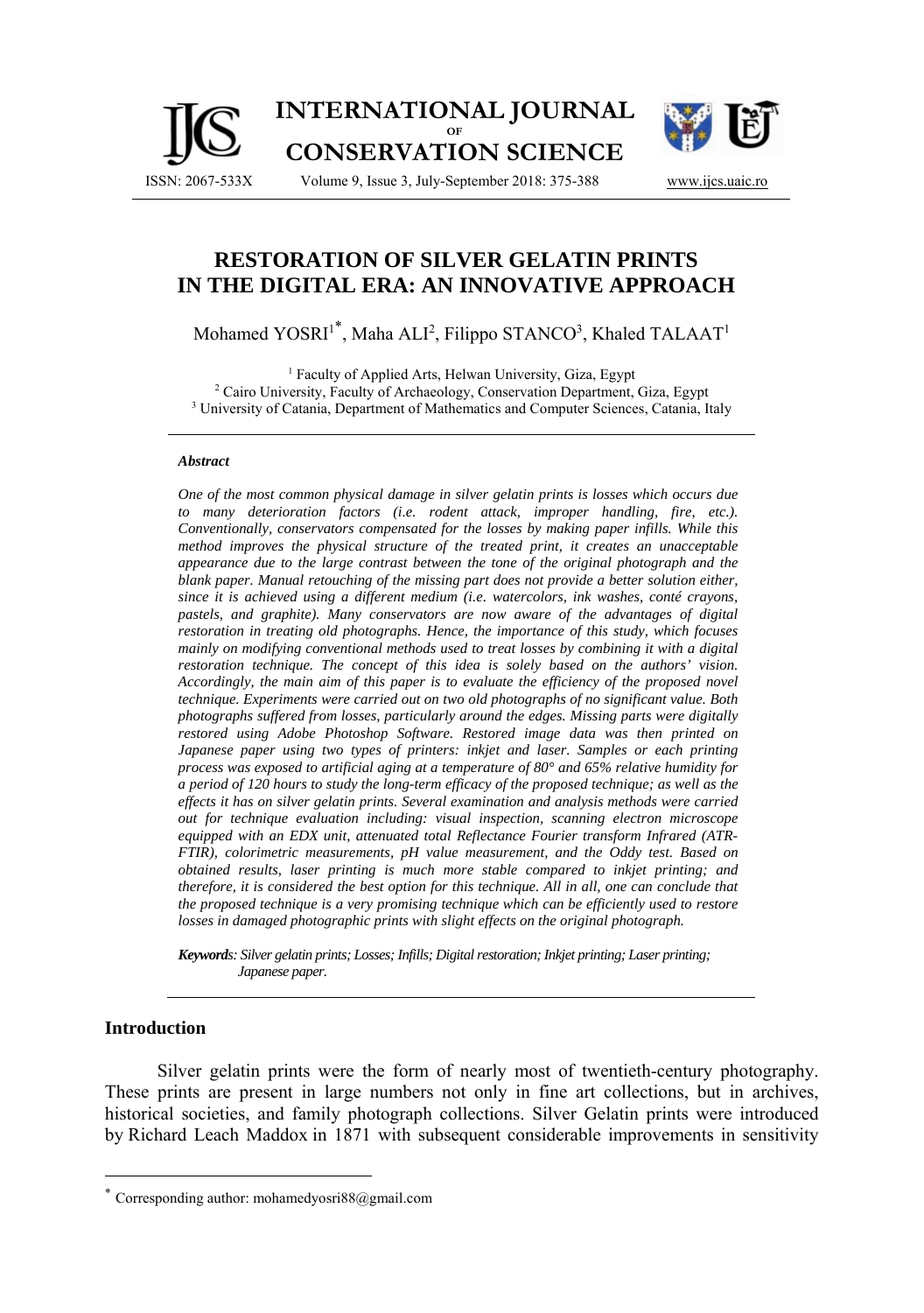obtained by Charles Harper Bennett in 1878 [1]. Silver gelatin prints were produced as printedout and developed-out prints. Printed-out prints have warm tones, while developed-out prints has a neutral black-and-white tone [2, 3]. Both photographs are composed of a three-layer structure: the paper support and it serves as the substrate onto which the subsequent layers are attached; the baryta layer, a white opaque coating made primarily from gelatin and barium sulfate used to cover the paper fibers and form a smooth surface upon which to coat the gelatin; the gelatin binder that holds the silver grains of the photographic image [4].

Silver gelatin prints are one of the most vulnerable objects held by museums, archives and libraries due to their complex physical and chemical nature. They often display problems that reflect their manufacture, processing and surrounding environment. Factors that affect the permanence of silver gelatin prints are inherent vice, improper temperature and relative humidity levels, atmospheric pollutants, light and irradiation, biological threats, poor display and storage conditions, improper handling and disasters [4, 5]. Forms of damage can be divided according to their origin into physical, chemical, biological and deposited matter [6].

Dealing with losses in silver gelatin photographic prints continues to be a challenging issue facing photograph conservators. Conventionally, this procedure involves using a piece of paper that is of similar weight, texture, and color to the original. The prepared fill is secured in place with adhesive. However, it is difficult to repair losses in silver gelatin prints, because the refractive index and texture of silver gelatin binder are difficult to simulate [7]. The practice of restoring missing parts is either called inpainting or retouching. Inpainting defines the work carried out by a conservator/restorer to reinstate damaged areas in a photographic layer, in a way that blends with the surrounding colors without covering any of the original paint. On the other hand, retouching originally referred to corrections or changes made by an artist in his or her own artwork as final adjustments, in order to conclude a painting. Currently, the term has, to some extent, changed its meaning, becoming in some instances a synonym for inpainting [8]. Retouching materials in the early twentieth century included watercolors, ink washes, conté crayons, pastels and graphite.

Conservator often debate ethical issues involved in retouching photographs after repair and in-filling treatments. The argument revolves around the question of photographer's original intentions and the integrity of the original image. The Photograph Conservation Laboratory of the Metropolitan Museum takes a middle ground approach conservators, retouch to the point where in-fills, repairs and abrasions blend into their surrounds. It is only acceptable to reduce the visual impact of losses in damaged areas [9]. Retouching colors are applied to photographs using a very fine brush in a series of tiny dots. The eye sees the dots as blended. For large fills, an airbrush may be used [10]. One of the common disadvantages of this process is inhomogeneity that arises due to changes in the photographic image or the inpainting media or both. At times, skillfully applied original inpainting becomes unsightly when the surrounding image fades and discolors, leaving the retouched areas extremely obvious.

Nowadays, most photograph conservators prefer digital restoration over manual restoration for several reasons; some of which are: the ability to use a variety of image editing techniques and programs to remove visible damage and aging effects (i.e. scratches, losses, cracks, tears, stains, etc.) achieving outstanding results from a fully deteriorated prints, the possibility to print an infinity number of copies, and ease of application as many tutorials and softwares are available online. With regard to digital restoration, this study focuses only on one of the significant digital techniques which is inpainting. Inpainting in the digital world is an application of advanced algorithms using geometric approaches for filling missing areas or corrupted parts of images resulting from the impact of various factors. This practice is as old as artistic creation itself. Using this approach, one is able to obtain digitally retouched areas that are non-detectable to an observer who had not seen the original image. The algorithms mainly focus on the consistency of the geometric structure. The structure of the area surrounding the missing part (i.e. image information) is used as a reference to fill in the missing image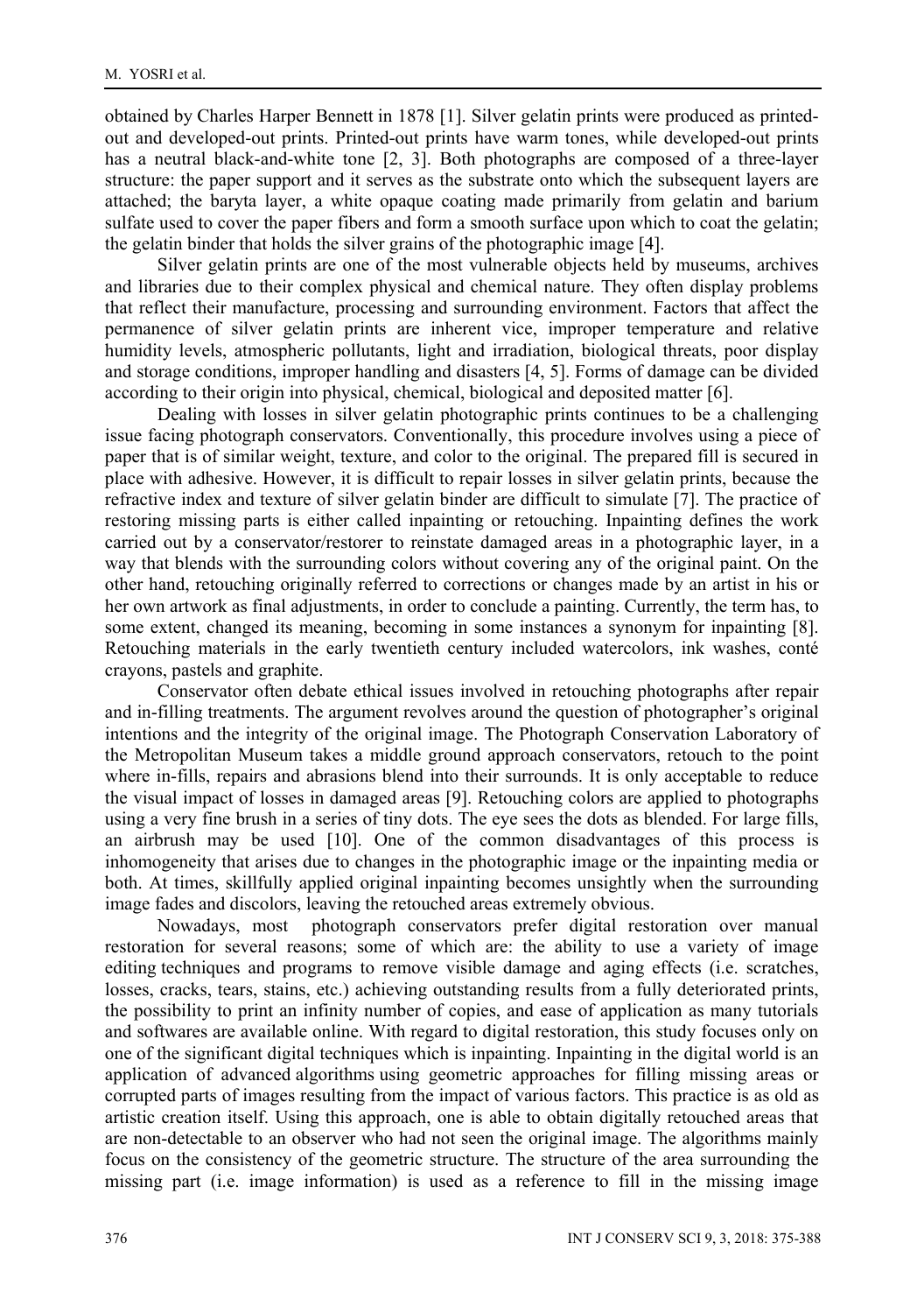information of only this part. The problem is one may get good results if the missing regions are small; but in the case of large damaged areas, the process will be time consuming and the results are not so good.

Digital printing is a process that utilizes digital data to control certain electronic printing devices such as laser printers or inkjet printers. LaserJet printing is an electrostatic printing process that is nearly identical to the xerographic copy process the difference being that laser prints come from a digital source. Black and white laser prints tend to be very stable and permanent since the toner is essentially black carbon pigment in a resin carrier. However, color laser prints may fade on light or water exposure due to the colored pigments used in the CMYK toner. On the other hand, the inkjet printing process involves the application of tiny droplets of ink onto the paper surface. This super-fine dot structure produced by the printer's ink spray will be visible under low magnification. As inkjet printers evolved, the dot structure became finer and less distinguishable to the naked eye. Deterioration of inkjet prints depends greatly on the quality of the paper and type of ink. All inkjet prints are also highly sensitive to surface abrasion due to the ink's shallow, and also will quickly discolor and fade to a yellowish-brown color if it exposed to high humidity, intense light or atmospheric pollutants like ozone. Ink bleeding, streaking, and distortion may occur if exposed to moisture. Pigment-based inks are considerably more stable than dye-based, but they may also be water-based and therefore sensitive to moisture [11].

The main aim of this paper is to evaluate the efficiency of merging both manual and digital restoration techniques. This way one is able to obtain accurate and excellent retouching results, an advantage of digital restoration; while preserving the value of the original photograph, an advantage of manual restoration.

### **Materials and Methods**

#### *Graphic Editing Software*

A set of old photographs (approx. 100 years old) exhibiting a variety of deterioration forms (scratches, loses, cracks, tears, stains) were randomly selected. A small data set was made to determine the different categories of the photographs and also the percentage of photographs in the collection suffering from each identified damage form (Fig. 1).



**Fig. 1.** Data set for a 100 randomly selected photographs suffering from various damage forms

A group of photographs displaying various physical damage forms (i.e. scratching, tears, losses) was chosen for digital restoration in order to decide which graphic editing software to use in our experiments. Two softwares were tested: Adobe Photoshop and an automated software (i.e. ISCNO) which has been created by Virgilio Ragazzi, Department of Mathematics and Informatics, University of Catania [12]. A comparative study revealed that Adobe Photoshop has the following advantages: it quickly and easily imports photos into the software; once imported, everything is neatly organized on the screen. This makes it easy to handle numerous photos; proper organization of the workspace makes it easy to find editing tools and other features; and quick editing. However, the disadvantages of this software include: its high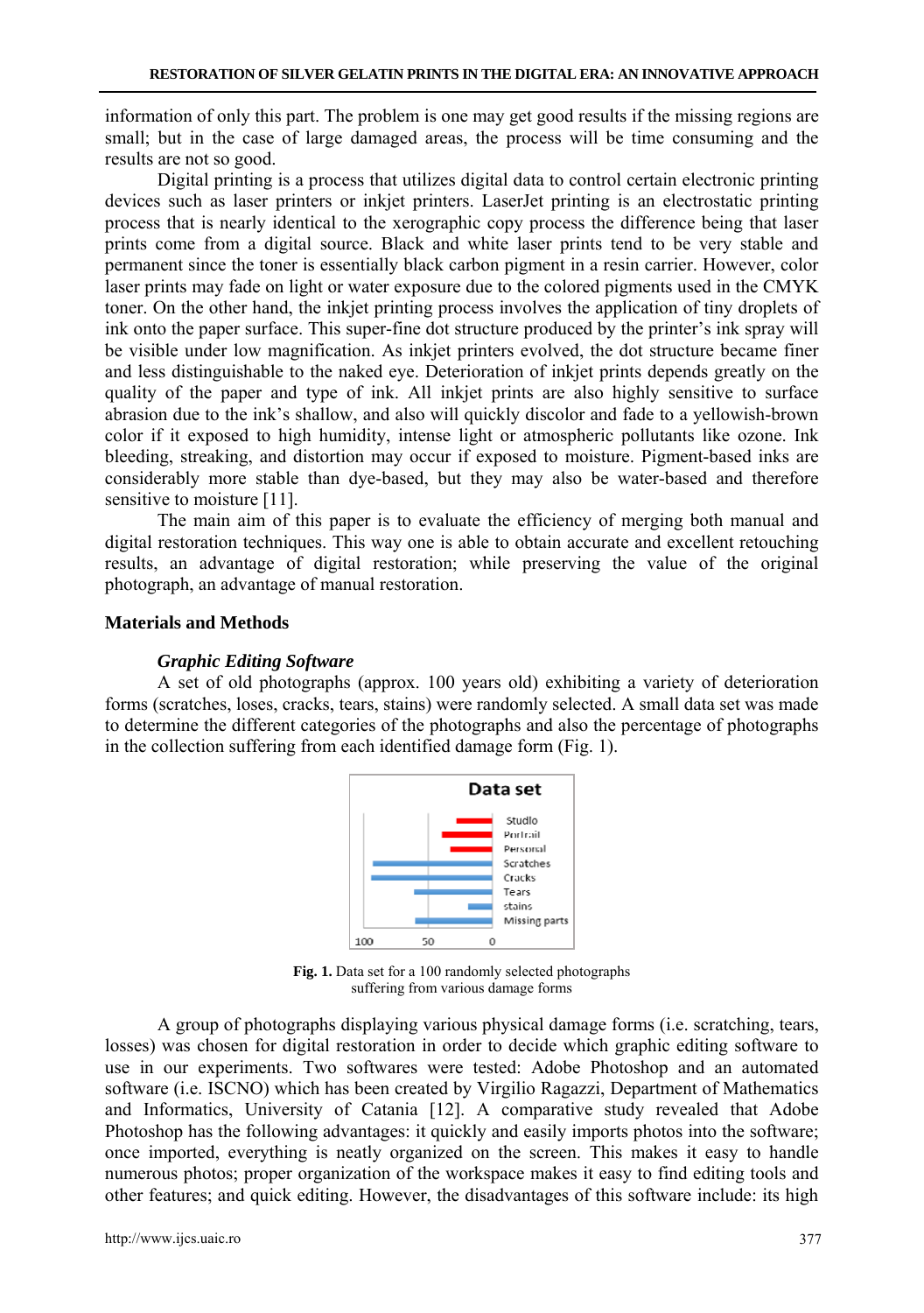price more than most of the other photo-editing software; it was not built for the novice user; it requires a well-equipped computer. It is a heavyweight program and many of the tools are computationally intensive (Fig. 2a).



**Fig. 2.** Photograph processed with Adobe Photoshop (a) and photograph processed with automated software (b)

On the other hand, the automated software, ISCNO, has the following advantages: quick and automatic process; it is suitable for the novice user; good and fast result can be obtained in the case of digital restoration; economic friendly since it is a free application. However, it has many disadvantages: it is not possible to enlarge the original photograph to select a specific area; it is not easy to restore all details; the program has limited tools; good results are obtained in the shadow areas; however, poor results are obtained for textured areas; it is not possible to specify the treated area for printing purpose like as in the case of Adobe Photoshop; all the structural inpainting methods are not able to restore texture. It is not possible to perform restoration by continuing the level lines into the gap and it is not possible to save the image in an active file to use it again if any modification is needed (Fig. 2b). Based on the previous obtained results, it was decided to use Adobe Photoshop for digital restoration.

## *Test Materials*

Two old developed-out silver gelatin prints of no significant values were selected for this study in order to give a more practical focus to these experiments. The two photographs are in good conditions of preservation; however, they suffer from losses, particularly around the edges (Fig. 3).



**Fig. 3.** An old silver gelatin print of AUC students with their professors, dating back to to 1955: a - the photograph is in a good state of preservation; however, it suffers from tears, cockling, abrasions and losses; b second photograph is also a silver gelatin print of Dr. Yusuf Froez in his childhood, the print dates back to 1960, is in very good condition but suffers from losses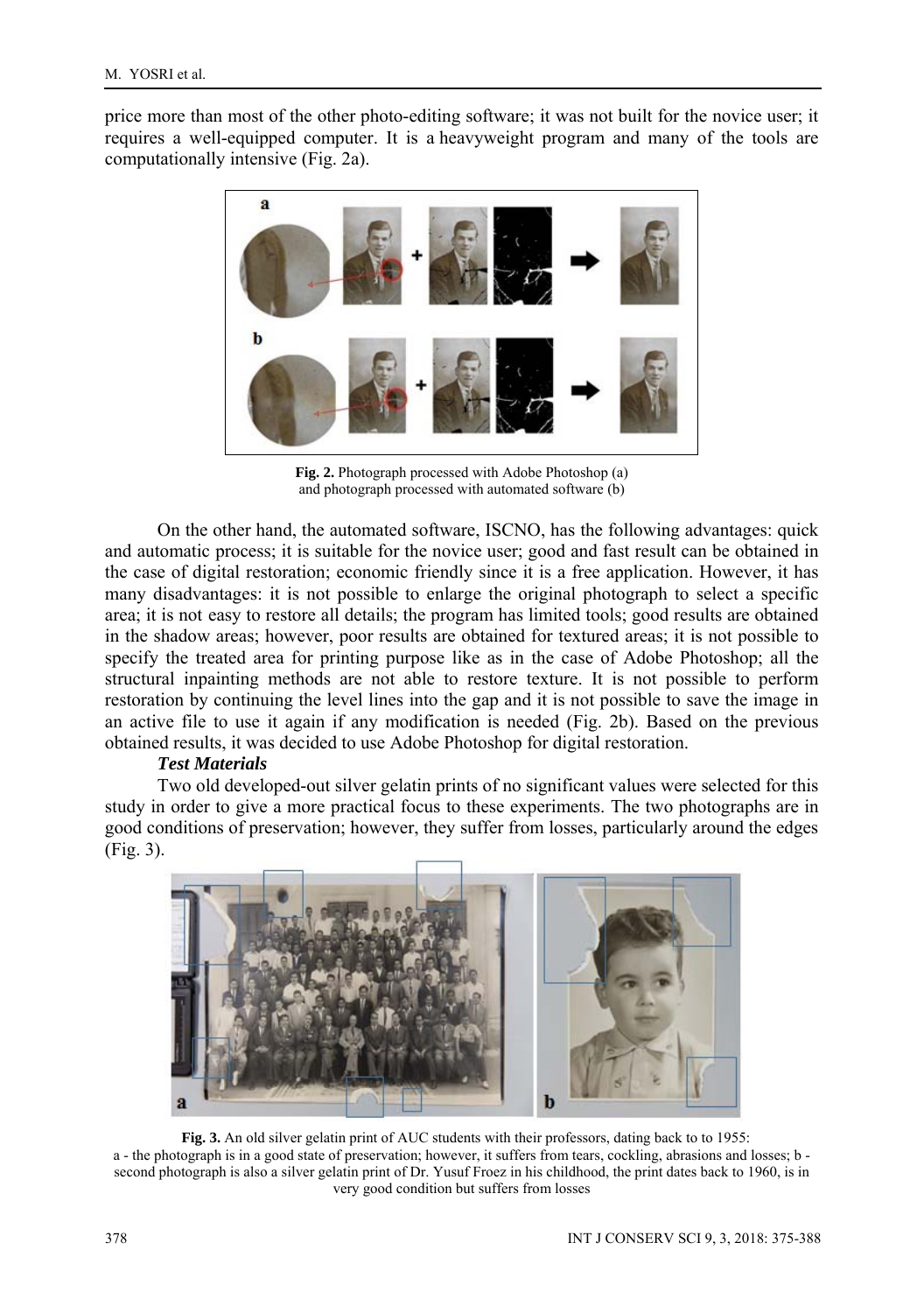#### *Printers*

As mentioned earlier two types of printers were used. LaserJet printing was carried out using a Ricoh Aficio MP C2800 MP C3300 and an HP Deskjet Ink Advantage 1515.

#### *Digital Camera*

A photographic survey was carried out before, during and after treatment using a Canon EOS 5D Mark III DSLR Camera.

#### *Japanese Paper*

Restored areas were printed on an off-white Japanese paper with the weight of  $2g/m^2$ . Japanese tissue is a thin, strong paper made from vegetable fibers.

# *Adhesive*

TYLOSE® MH 300P was used in concentration ranging between 2-3% to secure the infills in place. Tylose is a white powder composed of methyl hydroxyethyl cellulose. It is soluble in cold water and insoluble in warm water and organic solvents. And its aqueous solutions have a neutral pH value. Conservators have traditionally used methyl hydroxyethyl cellulose for the mending of photographs. This water-based adhesive is known to be reversible and not to fade or darken the silver image, although it generally gives good results, there are some inherent problems in the use of a water-based adhesive [13].

### **Methodology**

### *Treatment Application*

The main concept behind this new technique is to digitally restore the missing parts of the photographs using Adobe Photoshop Software, and then print only this missing data on Japanese paper using printers. The resultant patches were then used as infills for the missing parts in the original photographs. Infills were fixed in place using Tylose adhesive. The steps of the proposed techniques were as follows:

- documentation and preparation of the photographic prints for digital restoration. A color patch from X-rite was used in order to modify the color of the scanned image;
- Adobe Photoshop was then used to digitally restore the missing parts;
- a test scale was printed in order to determine the suitable color.

In order to analyze the absolute color a CM-2600d Spectrophotometer was used. It is a handheld, portable measurement instrument designed to evaluate the color, relative gloss, and UV characteristics of samples

All samples were measured in the visible spectra, i.e., a wavelength range from 400 – 700nm, with an interval of 10nm using a D65 light source and observed angle of 10 degrees. The CIELAB color space was used to express color change. The total color change ( $\Delta E^*$ <sub>ab</sub>) is a value useful as an indicator of the difference between the sample and the reference (Fig. 4).



**Fig. 4.** A printed scale to distinguish the suitable color using a spectrophotometer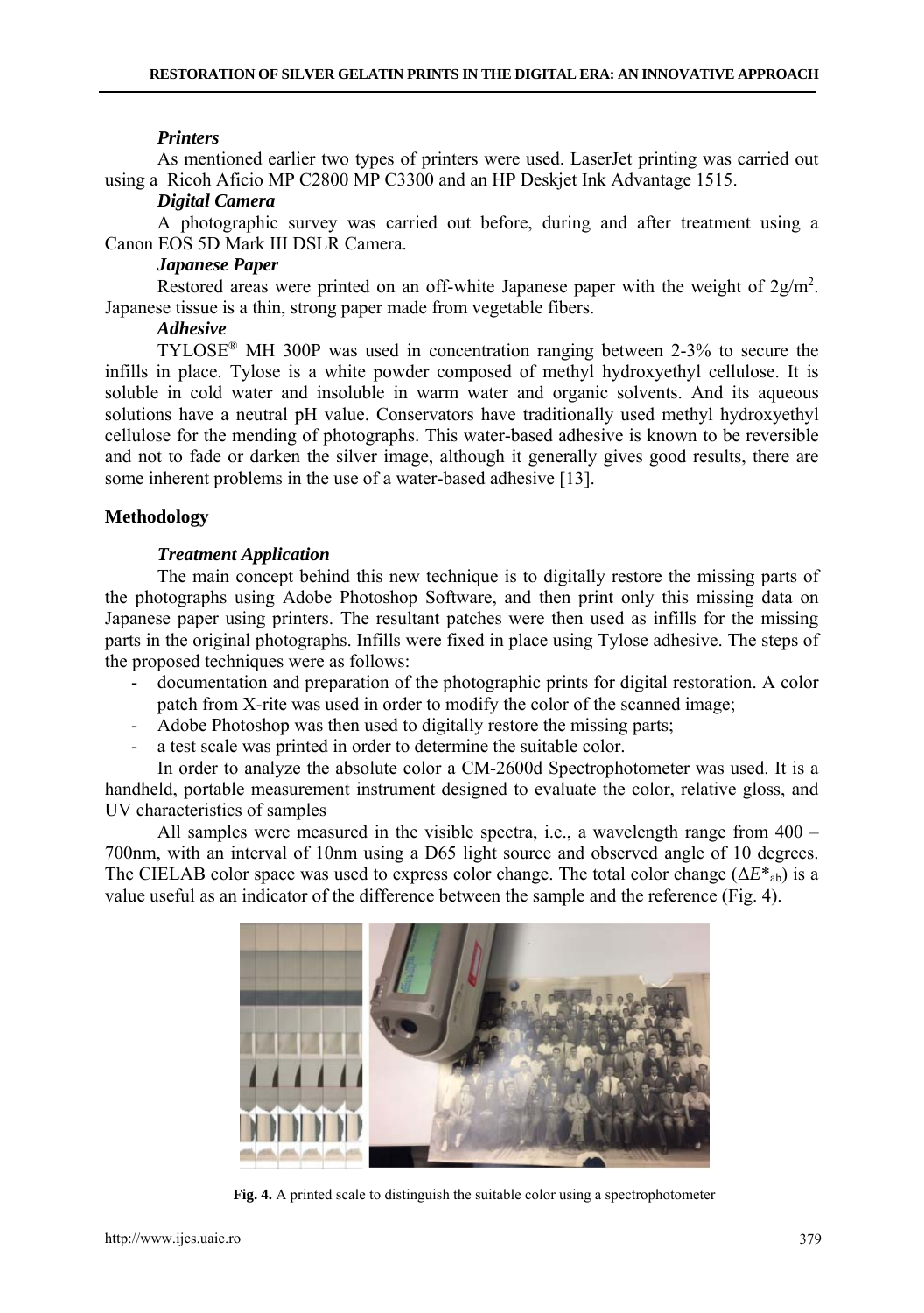According to DIN EN ISO (super ceded by BS EN ISO 4628-1:2004), evaluation of Δ*E*\*ab is as follows:

- $\triangleright$  values from 0 to 1: color difference is not visible;
- $\triangleright$  values from 1 to 3: few people can recognize the difference;
- $\triangleright$  values from 3 to 5: 66 % of people can recognize the difference;
- $\triangleright$  values greater than 5: everyone can recognize the difference [14-16].

A thickness meter was used to select a Japanese paper of suitable weight. The missing data was then printed on the selected Japanese paper using an inkjet printer and a laser printer (Fig. 5).



**Fig. 5.** Measurement of the photograph thickness to select a suitable Japanese paper (a). Preparing the print for manual restoration on the light table (b)

Losses in both were restored using the printed Japanese paper (Figs. 6 to 12).



 **Fig. 6.** Placing a polyester sheet between the photograph and the printed Japanese paper to avoid any damage (a). Wetting the required area with a water pen (b)



**Fig. 7.** Cutting the selected area using a scalpel (a); applying the Tylose adhesive by brush to secure the infills in place (b); and using the bone folder to ensure the infills are secured in place (c)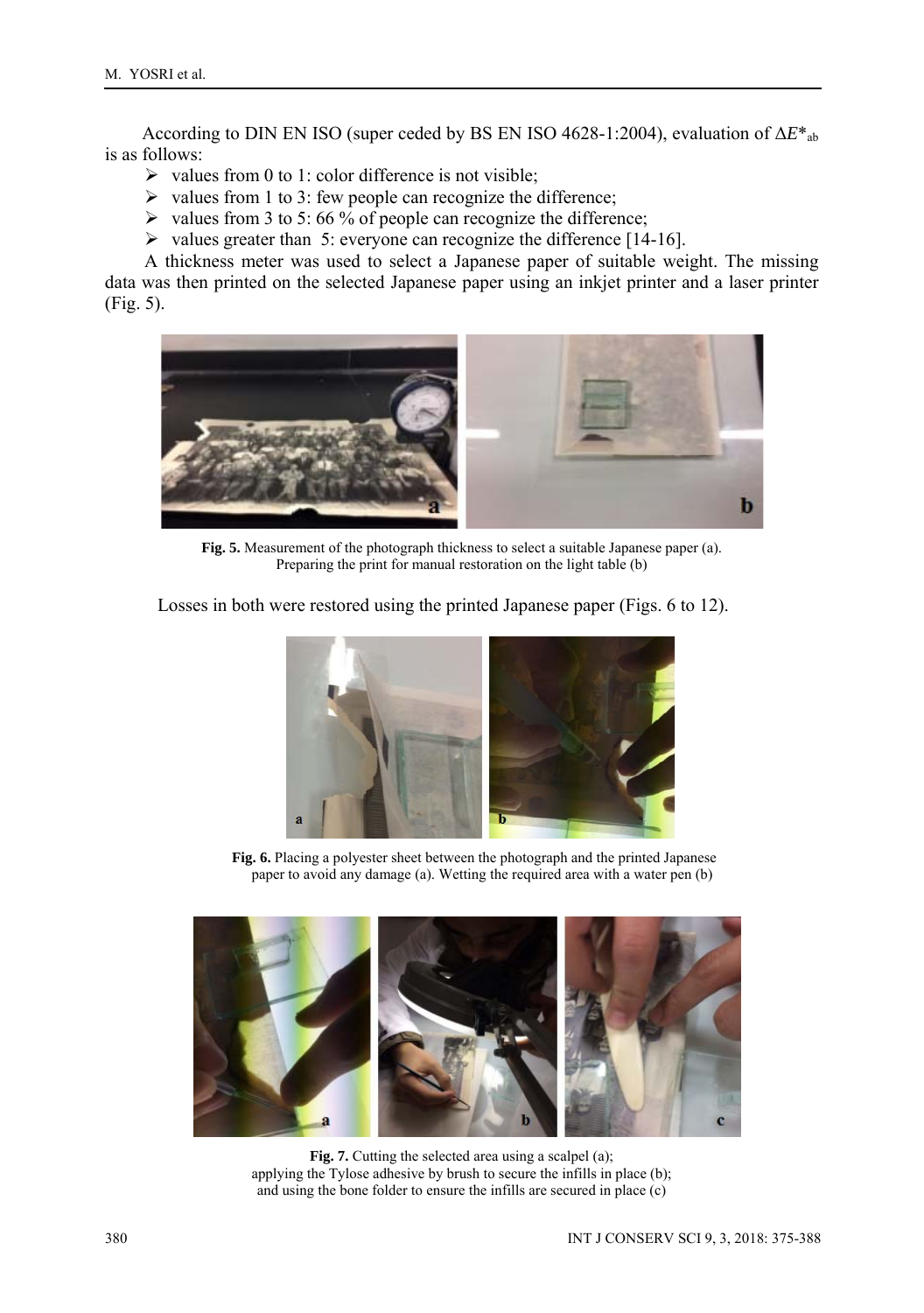

 **Fig. 8.** Refining the edges after manual restoration (a). The digitally restored data printed on Japanese paper and secured in place with an adhesive (b)



**Fig. 9.** Flattening the photograph under press



**Fig. 10.** The restored photographs before and after digital and manual restoration



**Fig. 11.** Restored photograph after the proposed restoration technique (a) and after housing (b)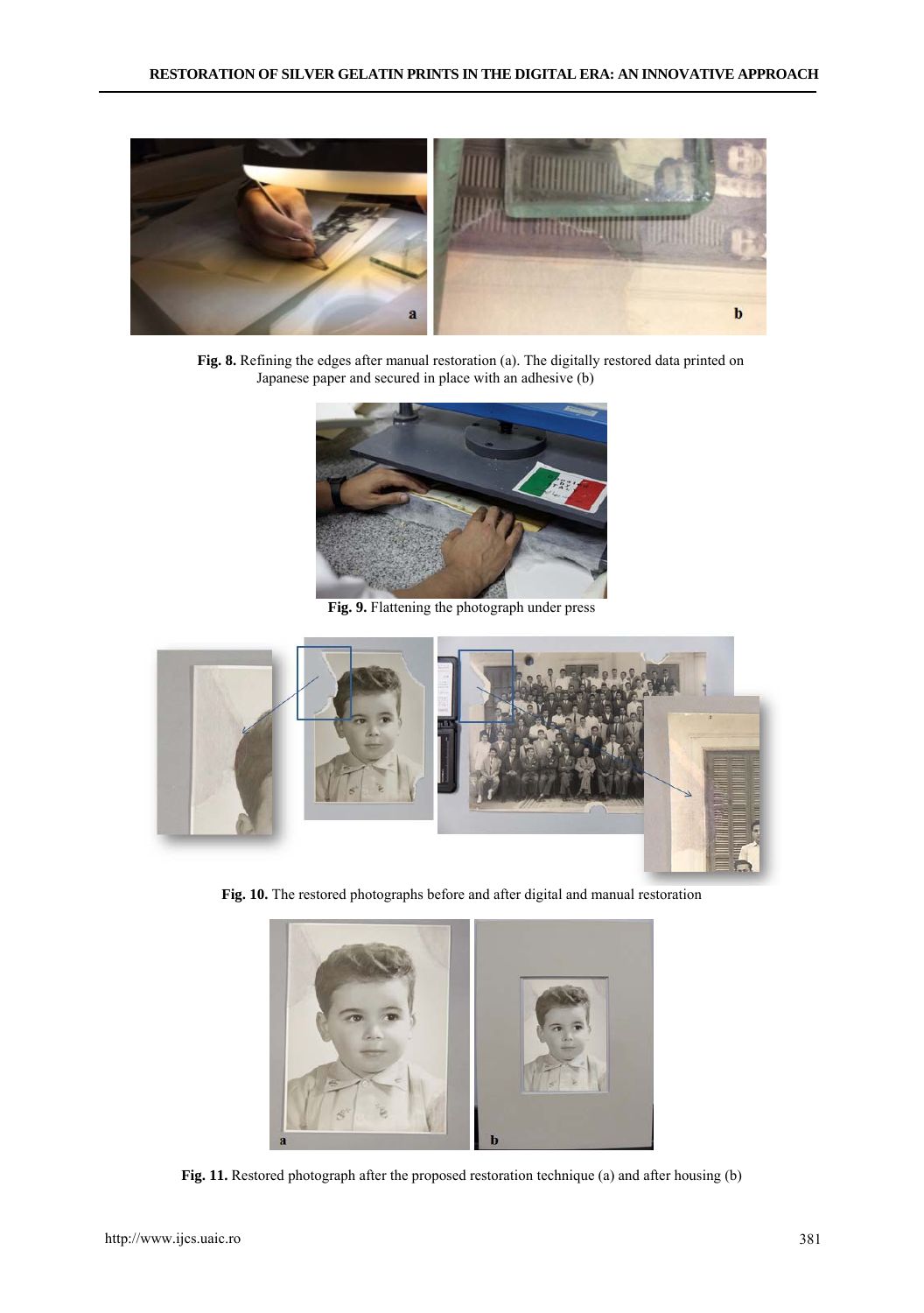

**Fig. 12.** Restored photograph after the proposed restoration technique (a) and after housing (b)

## *Accelerated Aging*

 Accelerated aging was carried out to determine the stability of the two tested printing processes and to study the effect they have on the original photographs. The following conditions were used to perform artificial aging for the experimental samples: a temperature of 80 $^{\circ}$ C, a relative humidity of 65%, irradiation of 26,948kJ/m<sup>2</sup> and a period of 120 hours. Accelerated aging was applied to the samples and also an untreated (reference) sample in a closed climatic chamber with previous conditions which is equivalent to aging of paper objects under natural conditions for 25 years. The aging procedure is in conformance with the ISO 5630-3:1996 standard [17]. This procedure was carried out in a climatic chamber at the University of Catania, Italy.

### **Examination and Analysis Techniques**

#### *Visual inspection*

A photographic survey was carried out before and after artificial aging using a Canon EOS 5D Mark III DSLR Camera in ambient light.

#### *SEM-EDX*

Scanning electron microscopy was carried out using environmental scanning electron microscope model Quanta200 emission with EDX unit. It can produce extremely high magnification images (up to  $200,000\times$ ) at high resolution up to 2nm combined with the ability to generate localized chemical information (EDX). The purpose of using this technique was to detect the presence of new element in the original photographs which may have been formed as decay products or from the printing procedure as it was used to study the areas of the original photographs that were fixed to the Japanese paper. This procedure was carried out at the Scanning Electron Microscope Lab, the Ministry of Antiquities, Cairo.

#### *ATR – FTIR*

Attenuated Total Reflectance (ATR) is today the most widely used FTIR sampling tool. ATR generally allows qualitative or quantitative analysis of samples with little or no sample preparation, which greatly speeds sample analysis. The instrument used is a portable Perkin Elmer Spectrum Two<sup>™</sup> IR Spectrometer, spectral range of 8300 – 350cm<sup>-1</sup>, which utilizes a  $10^{TM}$  software and a LiTaO<sub>3</sub> MIR detector with a SNR of 9,300:1. This analysis was carried out at the University of Catania, Italy. FTIR analysis was used to identify the type of photograph and the binder before and after treatment, and detect the presence of degradation as a result of treatment aging.

#### *pH value measurement*

pH test strips were used to identify the approximate change in pH value after artificial aging.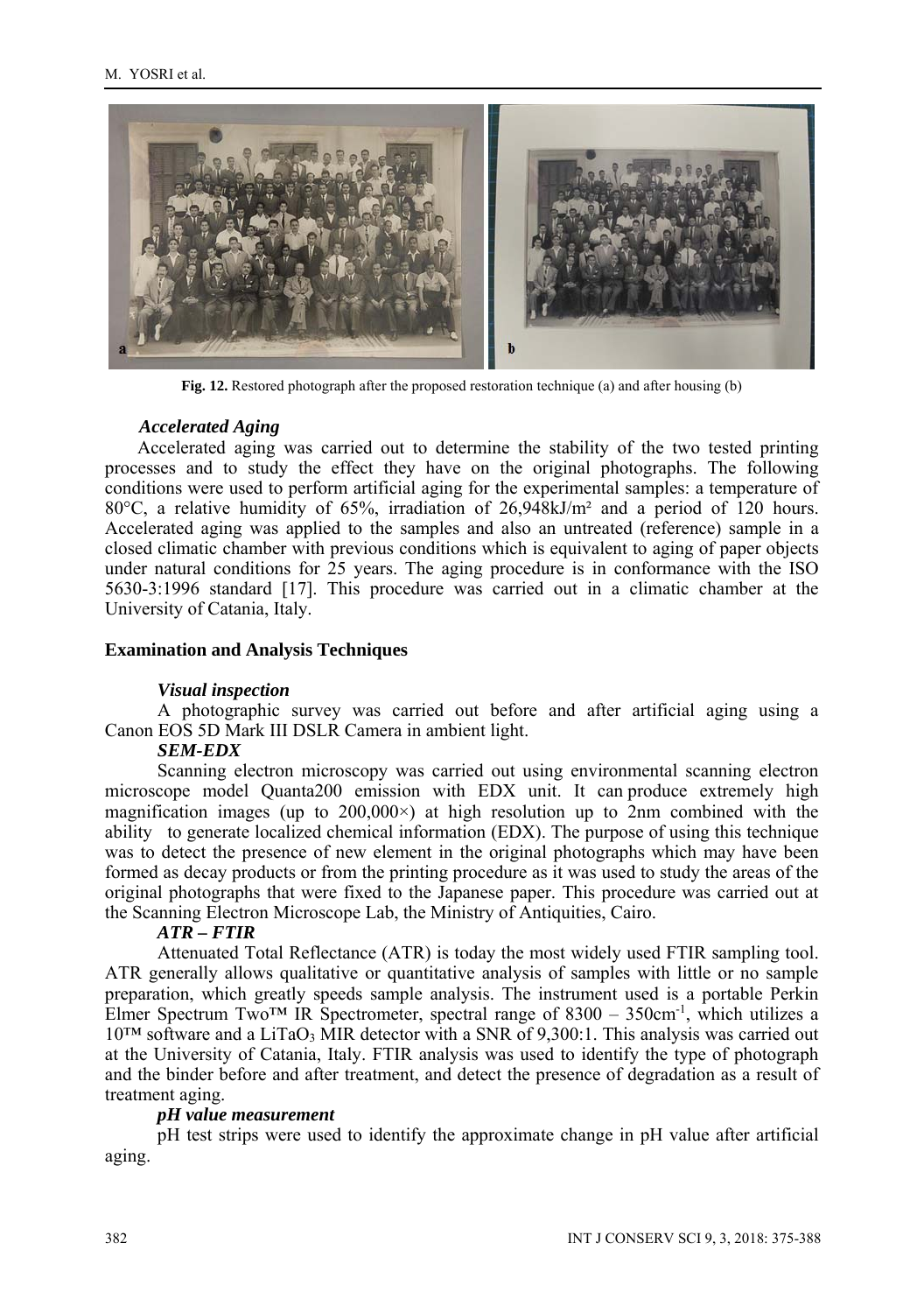## *The Oddy Test*

The Oddy test was developed by Andrew Oddy with colleagues at the British Museum in the 1970s [18]. It is a non-specific test that indicates the release of volatile compounds with corrosive properties under accelerated aging conditions. In the conservation field, the Oddy test is usually applied for the analysis of materials used for storage and display. This test was used to measure the long-term effects of chemical compound that may be emitted from restored areas on the original photographs. In general, analytically pure lead, copper, iron and silver foils are used as test coupons. Degradation of silver indicates sulfur containing compounds and decay of lead indicates the presence of organic carbonyl compounds. Copper is also sensitive to these compounds but also indicates alkaline compounds and iron is for detecting nitrogen oxides, acidic gases and sulfur compounds [19, 20]. The test was performed as follows:

- approximately 2g were taken from the test samples and cut into small pieces;
- $\geq$  metal coupons were cut in a size of 35×10mm with thickness of 0.1mm, which were then soaked in acetone for a few minutes, handled with a tweezer and left to dry between two pieces of blotting paper;
- $\triangleright$  a small tube filled with 0.5ml distilled water and covered with a piece of cotton wool was placed inside each tube;
- $\triangleright$  four slots were cut in the bottom of the silicon stopper with a scalpel about 5mm depth and 10 mm across;
- $\triangleright$  metal coupons were placed inside the glass tube;
- $\triangleright$  the tubes were then placed inside an oven at a temperature of 60 $\degree$ C for 28 days;
- $\triangleright$  after 28 days, the metal coupons were taken out from the tube and compared with standard coupons.

### **Results and Discussion**

## *Visual inspection*

Both printing processes were affected post artificial aging. However, the ink in the inkjet sample was completely removed, while it faded in the laser sample (Fig. 13).



**Fig. 13.** Inkjet sample before aging (a), inkjet sample after aging (b), laser sample before aging (c), and laser sample after aging (d).

## *SEM-EDX*

The EDX analysis revealed the presence of a number of chemical elements. Silver (Ag) was detected and it refers to the final image material. Samples also showed the presence of barium (Ba) and sulfur (S) indicating the presence of the baryta layer. Elements related to paper manufacture such as carbon  $(C)$ , calcium  $(Ca)$ , aluminum  $(A)$  and magnesium  $(Mg)$  were also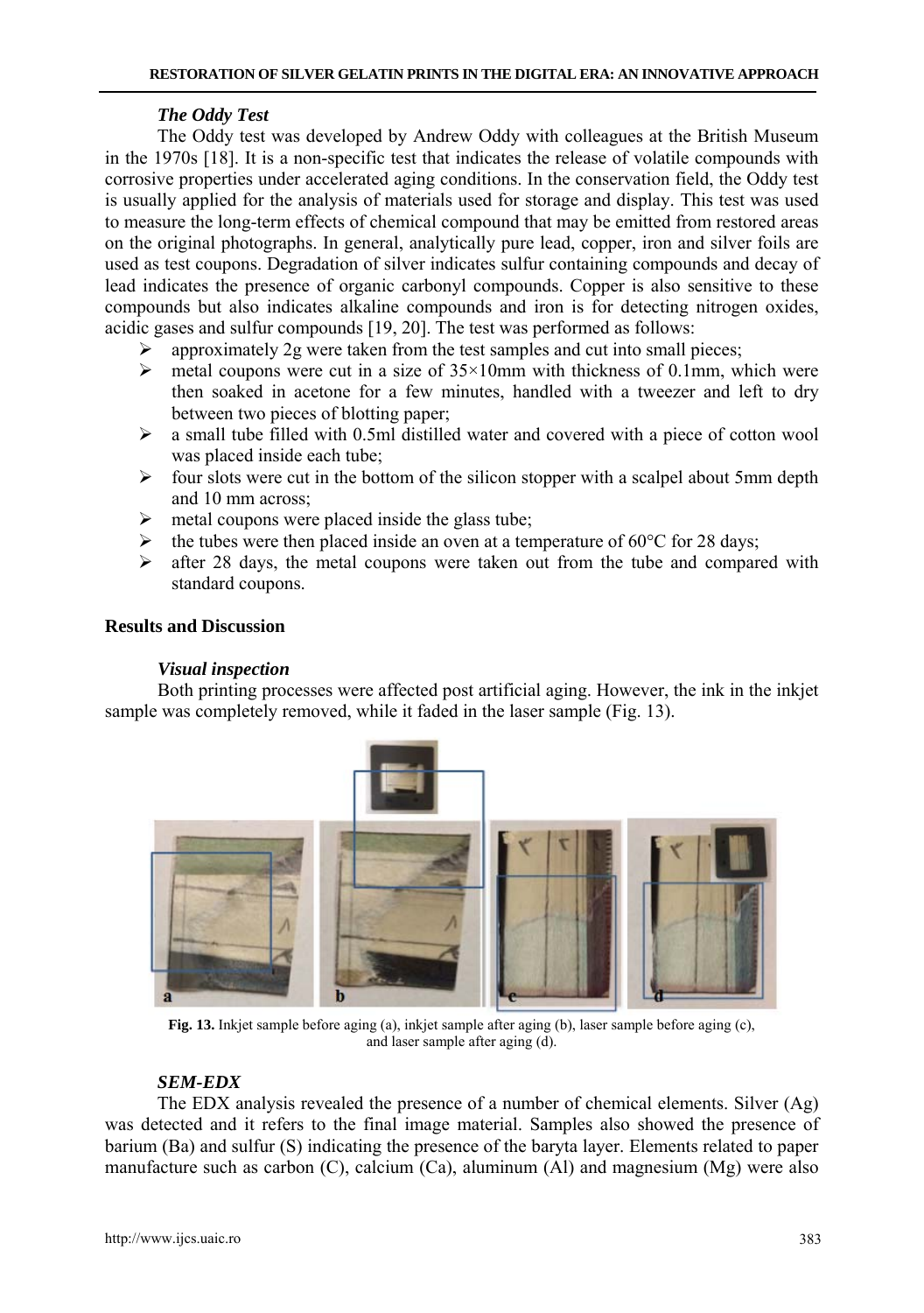detected. The instrument did not detect any uncommon elements in all samples (Fig. 14 and 15). No signs of deterioration was detected and there is no sign of ink migration.

### *ATR – FTIR*

Protein gives rise to nine characteristic IR absorption bands. Of these, the Amide I and Amide II are the most prominent vibrational bands of the protein backbone. The Amide I is within the  $1600 - 1700 \text{cm}^{-1}$  region is presided by the C=O stretching vibrations. Amide II is within the  $1500 - 1600 \text{cm}^{-1}$  region and it originates from the in-plane N-H bending, along with both C-H stretching vibrations and C-C stretching vibrations [21].



**Fig. 14.** X-ray spectrum of the photograph standard sample (a), X-Ray spectrum of the photograph standard sample post aging (b)



**Fig. 15.** X-ray spectrum of the restored photograph: a - inkjet print infill, post aging, b - laser print infill, post aging

With respect to degradation, hydrolysis would be apparent as an increase in the OHstretching or bending frequencies found at 3400 and 1650cm<sup>-1</sup>, respectively since the Amide I band also occurs near 1650cm-1, an increase in the -OH band at 1650cm-1 would result in an increase in the absorption intensity or height of the Amide I band. Oxidation results in the formation of the carbonyl compounds which would absorb in the 1700 - 1750cm-1 region. This can be seen as a slight shoulder on the Amide I carbonyl band and may result in the increase in area of the Amide I band. The Amide I/Amide II intensity ratio  $(I<sub>A</sub>/I<sub>AII</sub>)$  was also measured to predict the possibly occurring chemical changes due to treatment and/or artificial aging [22].

Obtained results reveal that no change in the position of the carbonyl group has occurred for all investigated samples. The increase of the intensity of C=O vibrational group assigned to amide I for both the laser ink sample and the inkjet sample indicates that the gelatin has been hydrolyzed (Fig. 16). Furthermore, the  $I_{Al}/I_{Al}$  intensity ratio for the same samples also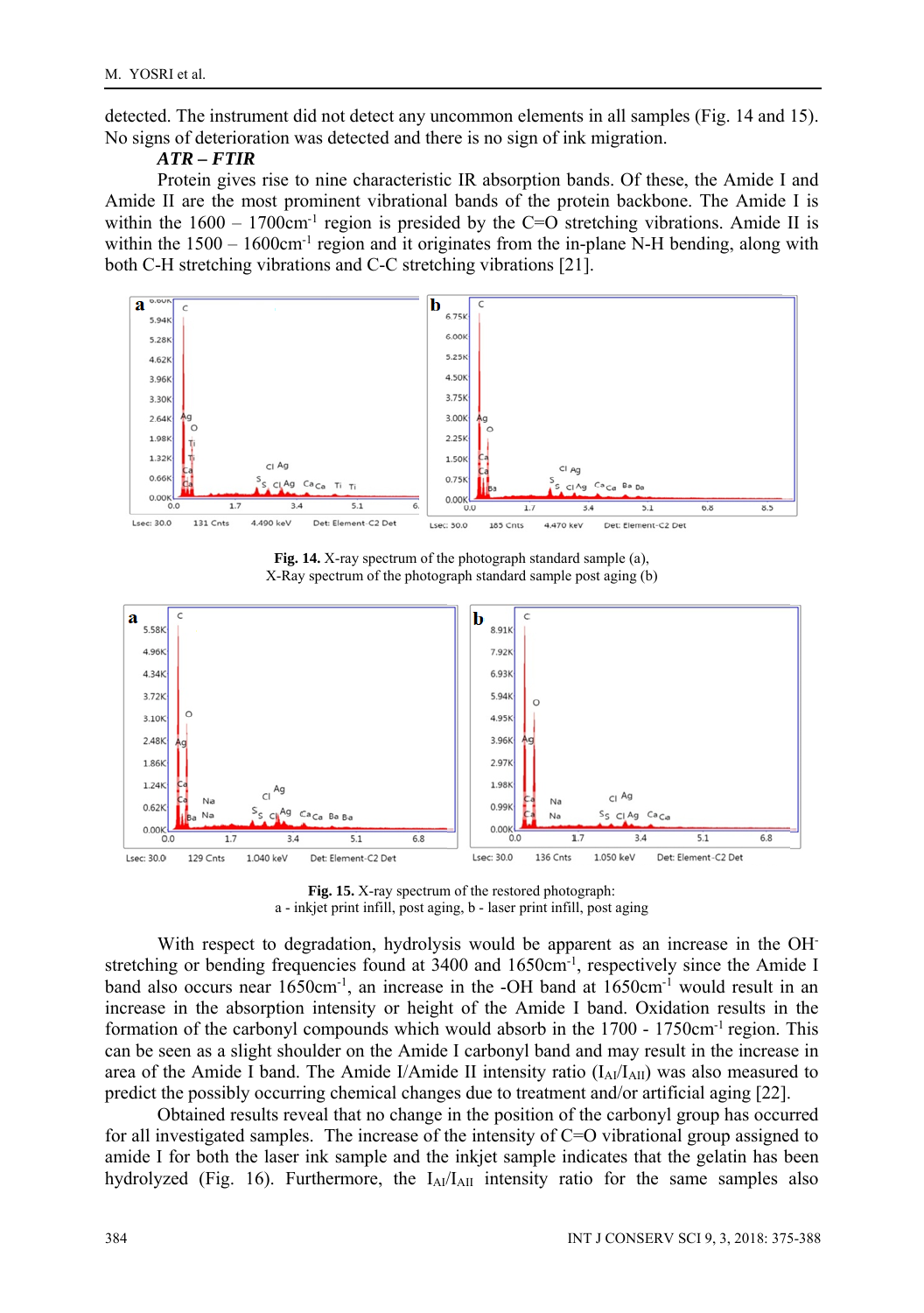increased after treatment, this finding indicates that the gelatin has been hydrolyzed confirming the previous results. It also indicates that there has been an increase in the random coils. Results are listed in Table 1.

# *pH measurement*

The pH value measurements were carried out on the samples using pH paper indicators to determine if any change in pH value has occurred post artificial aging. Results showed that there is a very slight change in the treated samples, pH between 7 and 8 (Fig. 17).



**Fig. 18.** Reference photograph for lead coupons (a), reference photograph for iron coupons (b), reference photograph for copper coupons (c), and reference photograph for silver coupons (d)



**Fig. 16.** ATR spectra representing a comparison between the four samples

| Comparison between the $I_{Al}/I_{Al}$ ratio in photographic samples |                 |                           |                  |                 |  |  |
|----------------------------------------------------------------------|-----------------|---------------------------|------------------|-----------------|--|--|
| <b>Sample</b>                                                        | <b>Band</b>     | Wavenumber<br>$(cm^{-1})$ | <b>Intensity</b> | $I_{AI}/I_{AI}$ |  |  |
|                                                                      | Amide I         | 1628                      | 6.27             |                 |  |  |
| <b>Standard</b>                                                      | Amide II        | 1538                      | 4.14             | 1.51            |  |  |
|                                                                      | Amide I         | 1632                      | 5.81             |                 |  |  |
| <b>Aged Standard</b>                                                 | <b>Amide II</b> | 1532                      | 3.58             | 1.62            |  |  |
|                                                                      | Amide I         | 1631                      | 15.5             |                 |  |  |
| Photograph with inkjet ink                                           | <b>Amide II</b> | 1530                      | 8.5              |                 |  |  |

**Photograph with laser ink Amide I** 1634 16.02 1.68

| <b>Table 1.</b> Results of the ATR-FTIR spectroscopy analysis.       |
|----------------------------------------------------------------------|
| Comparison between the $I_{Al}/I_{Al}$ ratio in photographic samples |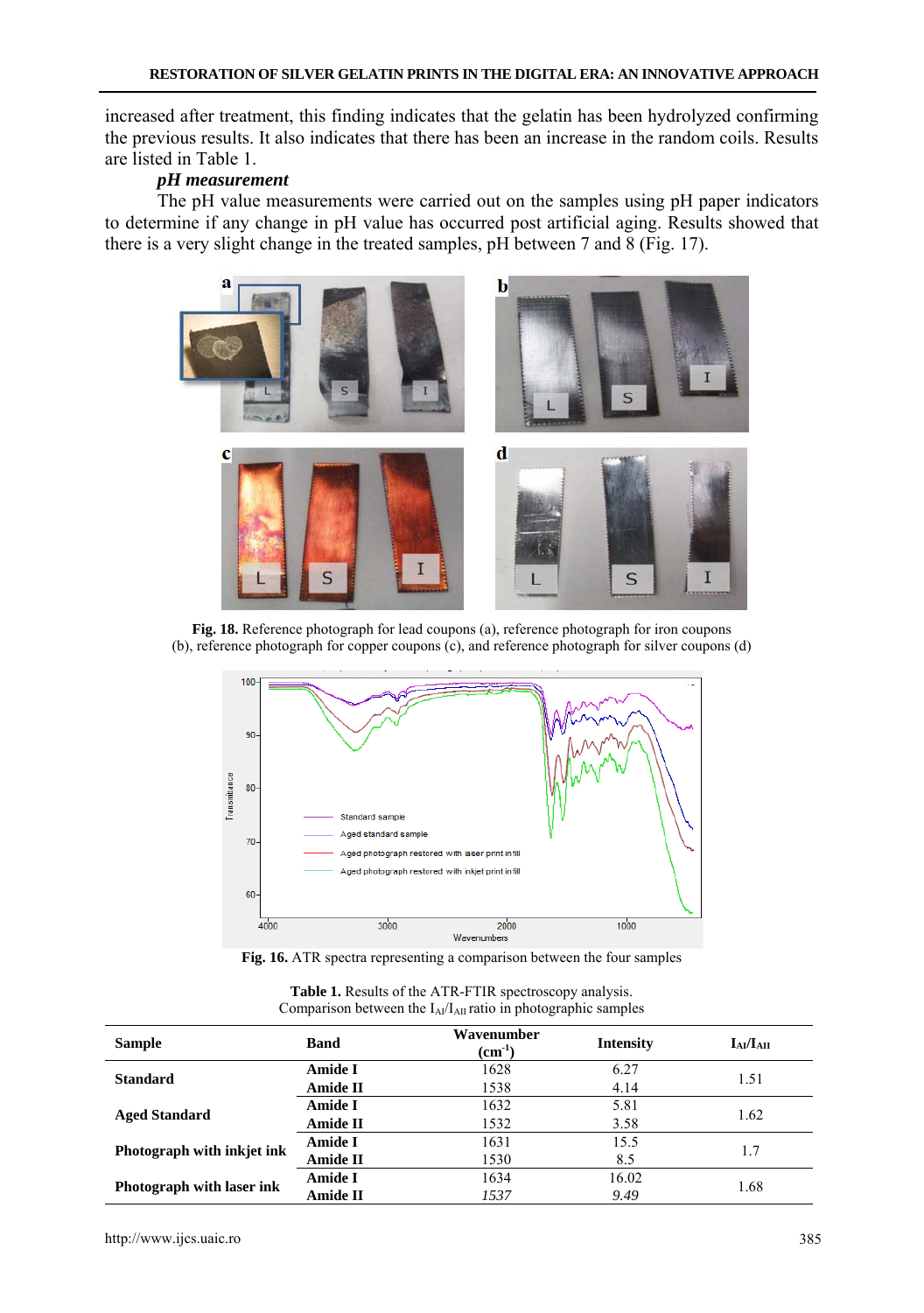

**Fig. 17.** pH value measurement using pH paper indicators

#### *The Oddy test*

Result for the Oddy test are listed in Table 2, where the letter P refers to suitability of the material for permanent use, T for temporary use. Results show that both tested inks are between temporary and permanent, which indicate that both types are suitable for usage and storage (Fig. 18).

**Table 2.** Results of the Oddy Test

| <b>Table 2.</b> Nesults 01 the Outly Test |    |    |    |    |  |  |
|-------------------------------------------|----|----|----|----|--|--|
| Sample                                    | Pb | Fe | Сu | Αg |  |  |
| Standard                                  |    |    |    |    |  |  |
| Laser.Jet                                 |    |    |    |    |  |  |
| Inkjet                                    |    |    |    |    |  |  |

#### **Conclusion**

Based on the obtained results of this study, one can conclude that the proposed technique is a very promising technique which can be efficiently used to restore losses in damaged photographic prints with slight effects on the original photograph. ATR-FTIR analysis showed very slight degradation in all cases. SEM-EDX analysis showed elements related to the composition of silver gelatin prints, the final image material and paper base. No uncommon elements have been detected in the treated samples. pH value measurements were neutral, showing normal ranges.

Results of the artificial aging proved the stability of laser printing compared to inkjet printing; and therefore, it is considered the best option for this technique.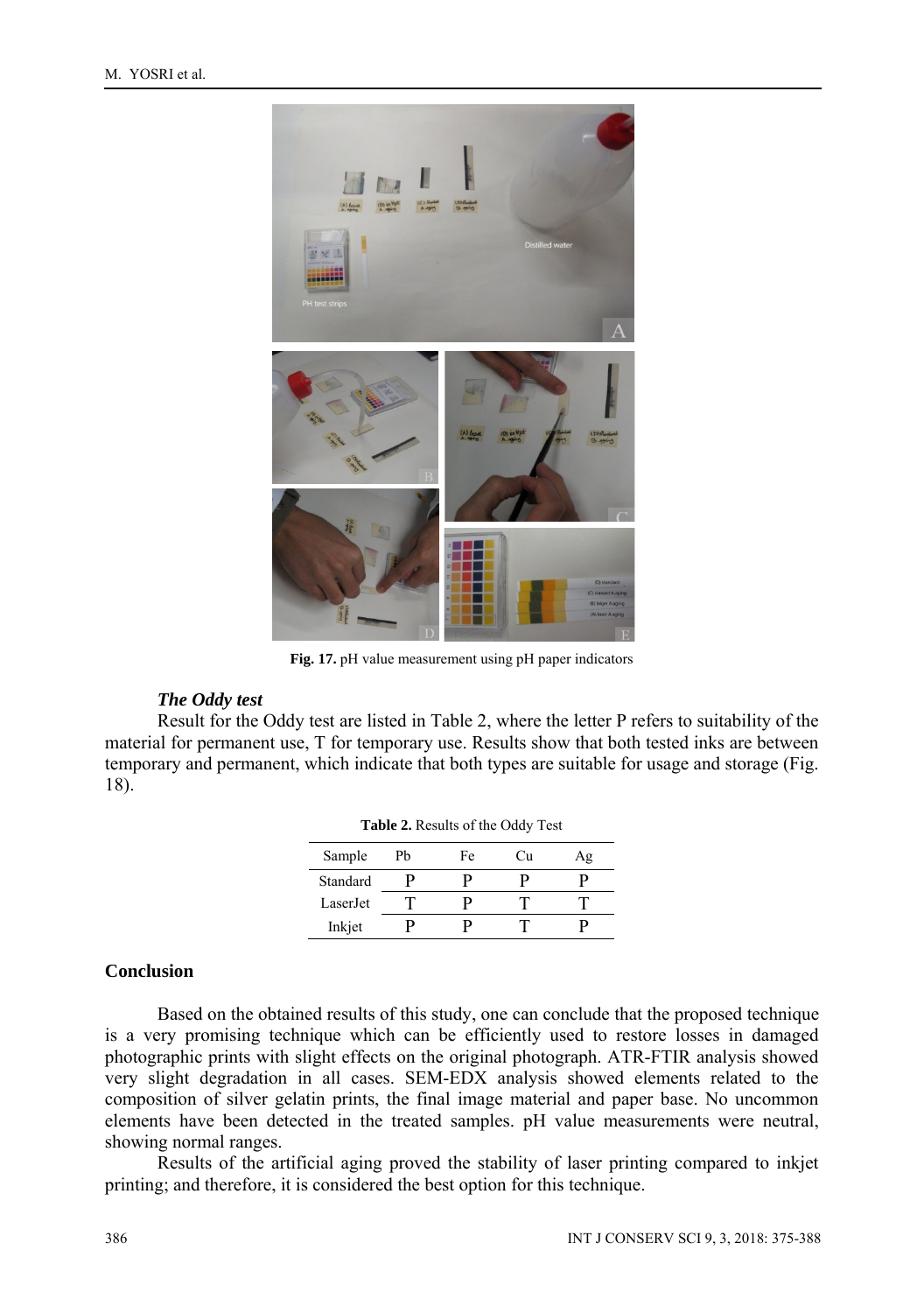#### **Acknowledgements**

The authors offer their heartfelt gratitude to Misr El Kheir Foundation (Egypt) for funding the work included in this paper.

#### **References**

- [1] J. Sturge (Editor), **Neblette's Handbook of Photography and Reprography: Materials, Processes and Systems** (7<sup>th</sup> edition), Van Nostrand Reinhold, New York, 1977, p. 7.
- [2] R.A. Weinstein, L. Booth, **Collections, Use and Care of Historical Photographs**, American Association for State and Local History, Tennessee, 1977, p. 184.
- [3] K. Hendriks, **The Preservation and Restoration of Photographic Materials in Archives and Libraries: A Ramp Study with Guidelines**, UNESCO, Paris, 1984, p.20.
- [4] G. Weaver, **A Guide to Fiber-Base Gelatin Silver Print: Condition and Deterioration,** George Eastman House, International Museum of Photography and Film Image Permanence Institute, Rochester Institute of Technology, New York, 2008, p. 5.
- [5] H. Wilhelm, C. Brower, **The Permanence and Care of Color Photographs: Traditional and Digital Color Prints, Color Negatives, Slides, and Motion Pictures**, Preservation Publishing Company, Iowa, USA, 1993, p. 367.
- [6] F. Stanco, G. Ramponi, A. De Polo, *Towards Automated Restoration of Old Photographic Prints: A Survey*, **Proceedings of IEEE-EUROCON 2003**, Ljublijana, Solvenia, 2003, p. 371.
- [7] M.A. Ali Ahmed, **Study of Forms of Chemical Degradation (Discoloration, Fading, and Stains) of Black-and-White Fiber-Based Photographic Prints Due to the Deterioration of the Silver-Gelatin Emulsion Layer "Applied on Selected Objects"**, Master Thesis, Faculty of Archaeology, Cairo University, 2010, pp. 333 – 335.
- [8] \* \* \* http://www.sflac.net/restoration/inpaintingretouching-and-over-painting/ [accessed on 22.01.2017]
- [9] N. Kennedy, *Issues Relevant to the Compensation of Photographs*, **The Twenty Fifth Annual Meeting,** San Diego, California, June 9 – 15, 1997.
- [10] K. Hendriks (editor), **Fundamentals of Photograph Conservation: A Study Guide**, Lugus Publications, Study Guide Edition, Canada, 1991, p. 323.
- [11] D. Burge, **IPI Guide to Preservation of Digitally-Printed Photographs**, Image Permanence Institute, Rochester Institute of Technology, New York, 2014.
- [12] V. Ragazzi, **Seamless Cloning Mediante Editing Di Poisson**, The Department of Mathematics and Informatics, University of Catania, Italy, 2006.
- [13] C. Long, *Mending of Fiber Based Silver Gelatin Photographs*, **Topics in Photographic Preservation**, American Institute for Conservation, **3**, 2005, pp. 62-65.
- [14] C. Thuer, **Scottish Renaissance Interiors: Facings and Adhesives for Size-Tempera Painted Wood**, Historic Scotland Technical Paper 11, Historic Scotland, 2011, p. 96.
- [15] S. Limbo, L. Piergiovanni, *Shelf Life of Minimally Processed Potatoes: Part 1. Effects of High Oxygen Partial Pressures in Combination with Ascorbic and Citric Acids on Enzymatic Browning*, **Postharvest Biology and Technology**, **39**, 2006, pp. 254-264.
- [16] M.R. Nemtanu, *Influence of the Electron Beam Irradiation on the Colorimetric Attributes of Starches*, **Romanian Journal of Physics**, **53**(7-8), 2008, pp. 873-879.
- [17] A. Kaminska, M. Sawczak, M., Cieplinski, G. Sliwinski, B. Kosmowski, *Colorimetric Study of the Post-Processing Effect Due to Pulsed Laser Cleaning of Paper*, **Optica Applicata**, **34**(1), 2004, pp. 121-132.
- [18] C. Korenberg, M. Keable, J. Phippard, A. Doyle, *Refinements Introduced in the Oddy Test Methodology*, **Studies in Conservation**, **63**(1), 2018, pp. 2-12.